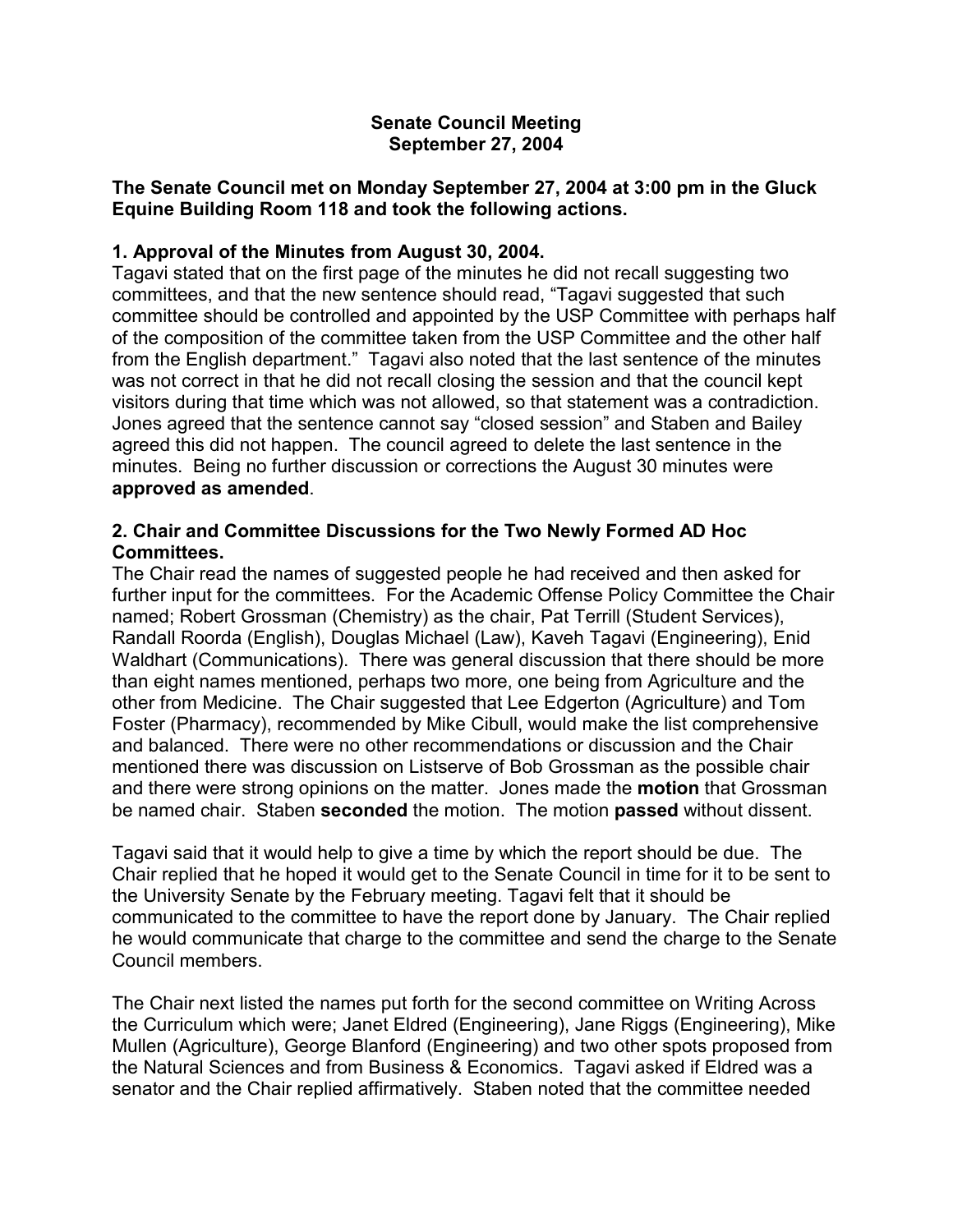some representation from the Natural Sciences because there could be major consequences for that department. Staben suggested that department could be asked to nominate a member. Jones agreed that senators and council members from that department could be contacted. Greissman noted that technical writing was an important component of the committee and the issue should be represented. Duke asked if there was a person from student services on the other committee and if they were needed on this one? Discussion followed about the purpose of the committee and if it needs code infraction involvement. Greissman also pointed out that there was not a Medical Center representative. Dembo also questioned if there should be community college input on the committee? He reminded the council that they made a promise to keep LCC in mind, and that many students start there and that close collaboration across institutions could be helpful.

Tagavi, Staben and Greissman discussed whether the LCC faculty should be involved in the conversation. Also, questioned was if LCC was able to teach W courses, and the council was not sure if they have that distinction. The Chair agreed to consider the issue and suggested Eldred should be consulted for her views if it is appropriate for an LCC representative to be on this specific committee. Jones asked if the Chair was going to pursue contacts in other departments. The Chair was undecided if there needed to be more representation, so far there was potential for six members. Jones suggested mentioning others when speaking to Eldred. Dembo questioned if the committee had a student representative. The Chair replied that student membership will be sought and asked the council how they would like him to proceed with this. Jones said he supported the Chair to go with the names we have now, but to report back what member selection is decided between the Chair and Eldred. Jones also put forth that Eldred should be the chair of this committee and the Chair agreed. Jones made the **motion** that the committee should be established with Janet Eldred as the chair, and to get back to the council on the committee appointments. Staben **seconded** the motion. The motion **passed** without dissent.

Kennedy stated that he felt the Senate Council should survey the entire faculty, and in that survey ask if they care about University governance, and within governance what do the specifically care about. He advised all of this information be put into a database and to refer to this database for future appointments. Kennedy proposed the survey would raise overall awareness about what the University Senate and Senate Council do. The Chair replied that the survey was the beginning of a good idea, but he feared no one would take it a step further. The Chair suggested that the issues be discussed further and the proposal formalized at a meeting on a later date.

### **3. Orthopedics Proposal**

The Chair asked Bailey to summarize the Academic Organization & Structure committee's findings on this proposal. Bailey summarized the committee findings and concluded that the chair of the department of surgery was not in favor of the proposal, but the committee voted unanimously to support the proposal. Debski pointed out that the ACMC focused on the academic aspect of the proposal for which no problems were noted, but there was concern about resources going into this department. An example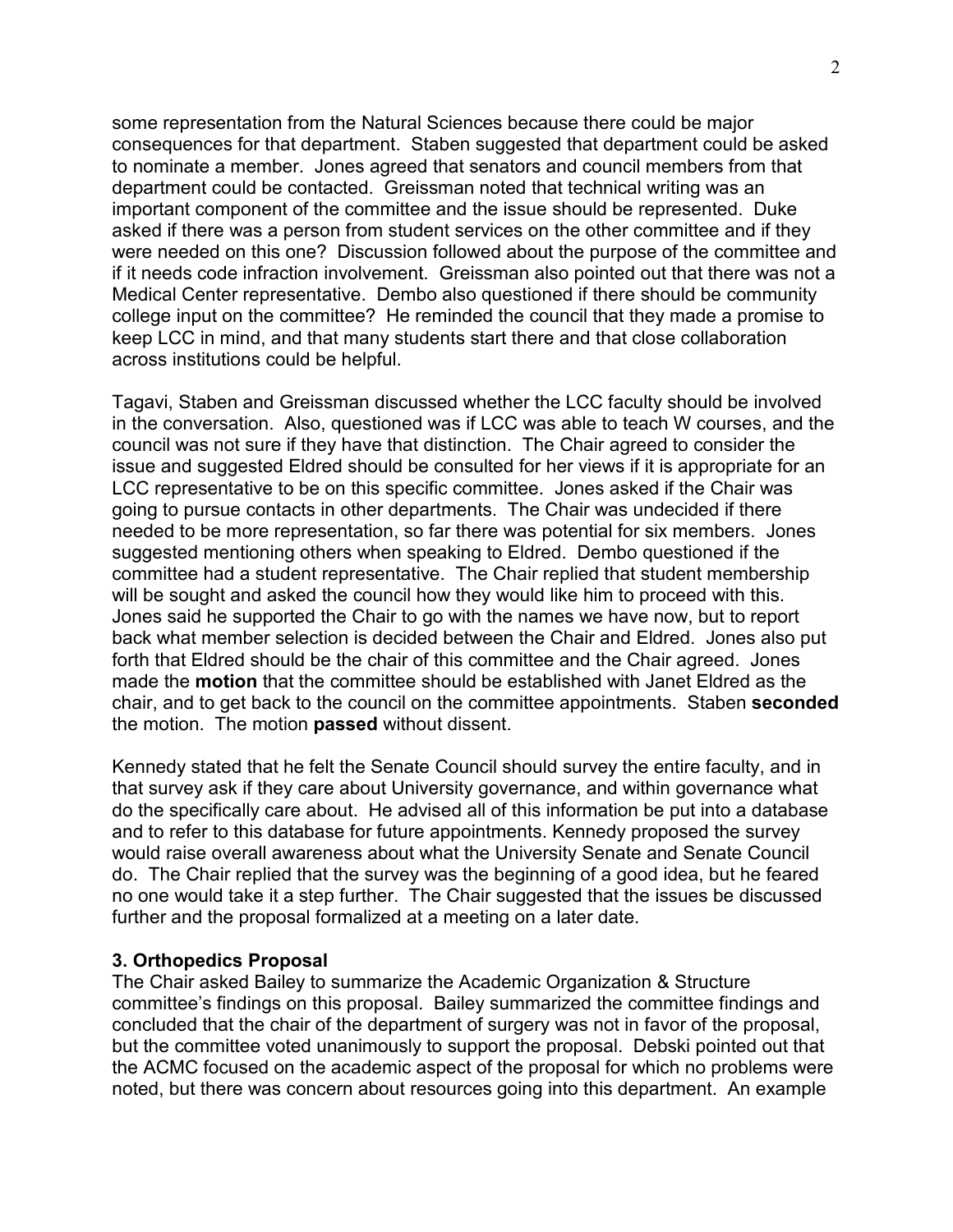was the creation and filling of new positions in this department. There was also concern about movement of other divisions to department status.

Duke wanted to clarify that Debski meant other surgical divisions. Debski replied yes, that other divisions were against the proposal, while others were for it saying they were going to take the same action. Staben asked how many charter members there were and pointed to trouble with faculty retention. Debski stated this should help faculty retention. Bailey said there are eleven faculty members, and thinks this might be too much for them; they are undersubscribed as a faculty title series and among the smaller departments in the college.

Cibull expressed ambivalence, stating that the strongest reason for the change is that other programs are now departments and not divisions, and was worried this change will hurt surgery. He believed they will be the first of several divisions to try this and other divisions could make a stronger case. He did not want to hurt the department of surgery as a whole, was not willing to stop the proposal at this point, but still did not believe the proposal was in the best interest of the college.

Jones questioned how the proposal would help faculty retention. Cibull replied that they will have more access to funding and they would not submit their budget directly to the dean. It would be a more powerful position for them. Debski raised the concern that a number of people are leaving the department. Cibull replied it had more to do with other issues, and it ultimately comes down to money. Duke mentioned her surprise that the dean did not have something to say about this proposal, because it was not the first time this issue had come up. Jones questioned whether the benchmarks have divisions or departments. Cibull stated some are divisions, but others act more closely together as departments, but it really all comes down to money and how to keep the largest amount.

Bailey noted that the chair of surgery declined to appear before the committee and also declined to send a representative. The surgery chair seemed to think that the proposal is a done deal, even though he is against it. Bailey pointed out that there were letters of support for this proposal going back to 1998; the letters state this division will operate better as a department. He also said this is the second division to do this. Bailey informed the council that many of the questions the committee and the Council brought forth and were mentioning now fell outside of the realm of what the committee was responsible for deciding. Debski, the ACMC representative, stated the proposal was reviewed with regard to its impact on academic issues, but there were concerns about the repercussions of the decision. She reported the committee at the time did not have documentation to review what other problems could arise and there were no problems based on academic merits, so it passed. Bailey reported their aspirations are to have a greater academic presence, not to take away from other sources and that growth would occur because of the changes.

Kennedy questioned how many other divisions/units exist within Surgery. The conclusion was there are about ninety-two faculty. Dembo made the point that these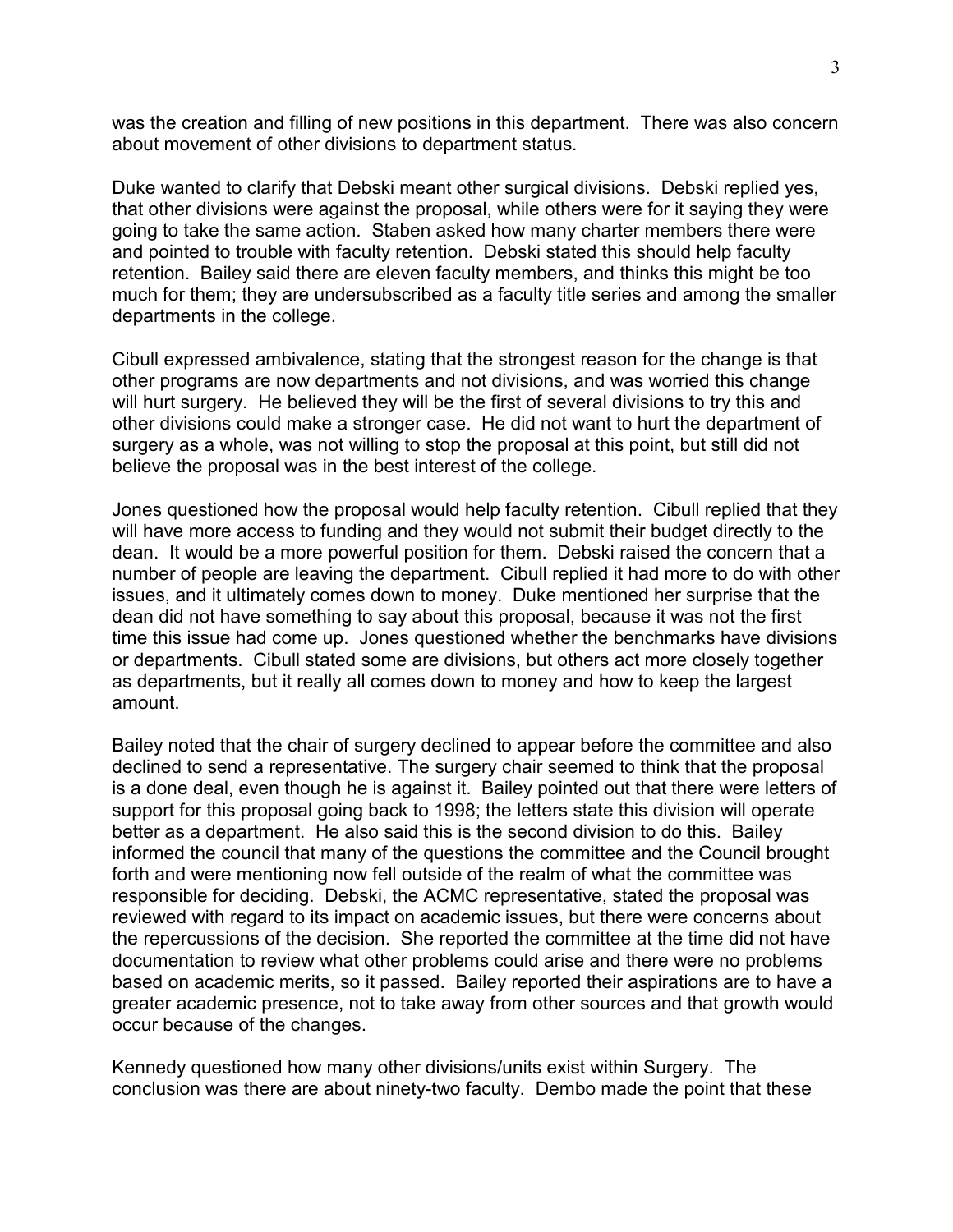are the same issues as we dealt with the HES, and made a comparison of problems. He pointed out that he has not heard how Surgery will be hurt, but he has heard how Orthopedics will benefit. Cibull and Greissman both were concerned about why the Surgery chair would not come speak, and Greissman commented it is odd why important info is being withheld.

The Chair now offered what actions could be taken and suggested the Council send the proposal to Academic Organization & Structure Committee so they could potentially hear from Surgery; this would then help the council make a better recommendation to the Senate. Tagavi agreed with the Chair. Cibull did not think this was a good idea, saying there had been ample time to do research and for Surgery to speak, he suggested that the proposal be sent to the Senate without a recommendation, and that Surgery or others could speak directly to the Senate if they cared to. Bailey agreed.

Cibull made the **motion** that the Orthopedics proposal be sent to the Senate without a recommendation. Kaalund **seconded** the motion. Tagavi asked if the Council is going to convey to the Senate why we are not sending a recommendation. Staben stated there are individual reasons why council is not sending a recommendation. The Chair agreed with Staben and stated the Council does not have to have a reason to send the Senate. Cibull replied it should go before the floor of the Senate and be decided there. Bailey stated it is a respectful option and it would not be a problem to send with out a recommendation. The Chair thanked Bailey for a job well done and a good discussion, and then called for a vote. Five Council members voted in favor of the motion, with one opposed and no abstentions. The motion **passed** and will be taken to the University Senate without a recommendation.

The Council now decided to switch the order of the agenda and go to item five next.

### 5**. BOT Post-Mortems and Invitation to Meet with the President**

The Chair turned to Moore and Kennedy for comments. Moore stated he lobbied individual members of the Board to postpone consideration of the Boone Center renovation proposal because there was apparently little faculty support and more faculty input was needed...It was clear there was a lack of understanding about the renovation on campus. Moore also made the recommendation to the Council that President Todd meet with the Senate Council on this topic, and in the future meet with this body on a regular basis. It was suggested there could be a rotating schedule between the President and the Provost monthly, to meet with the Senate Council. The Chair asked about the context of this proposal. Jones replied it was increased communication with the Senate Council.

Kennedy outlined the position of the President, stating President Todd felt this would be a good investment, and that he wanted to bring in greater numbers of people and solicit larger donations. Kennedy's feeling was you can't invest money that you don't have, even if there might be a large return. The investment should be in people, and if there is non-recurring money to be spent, it should be spent on other things. He believed he gave the President some food for thought in that there are other more important things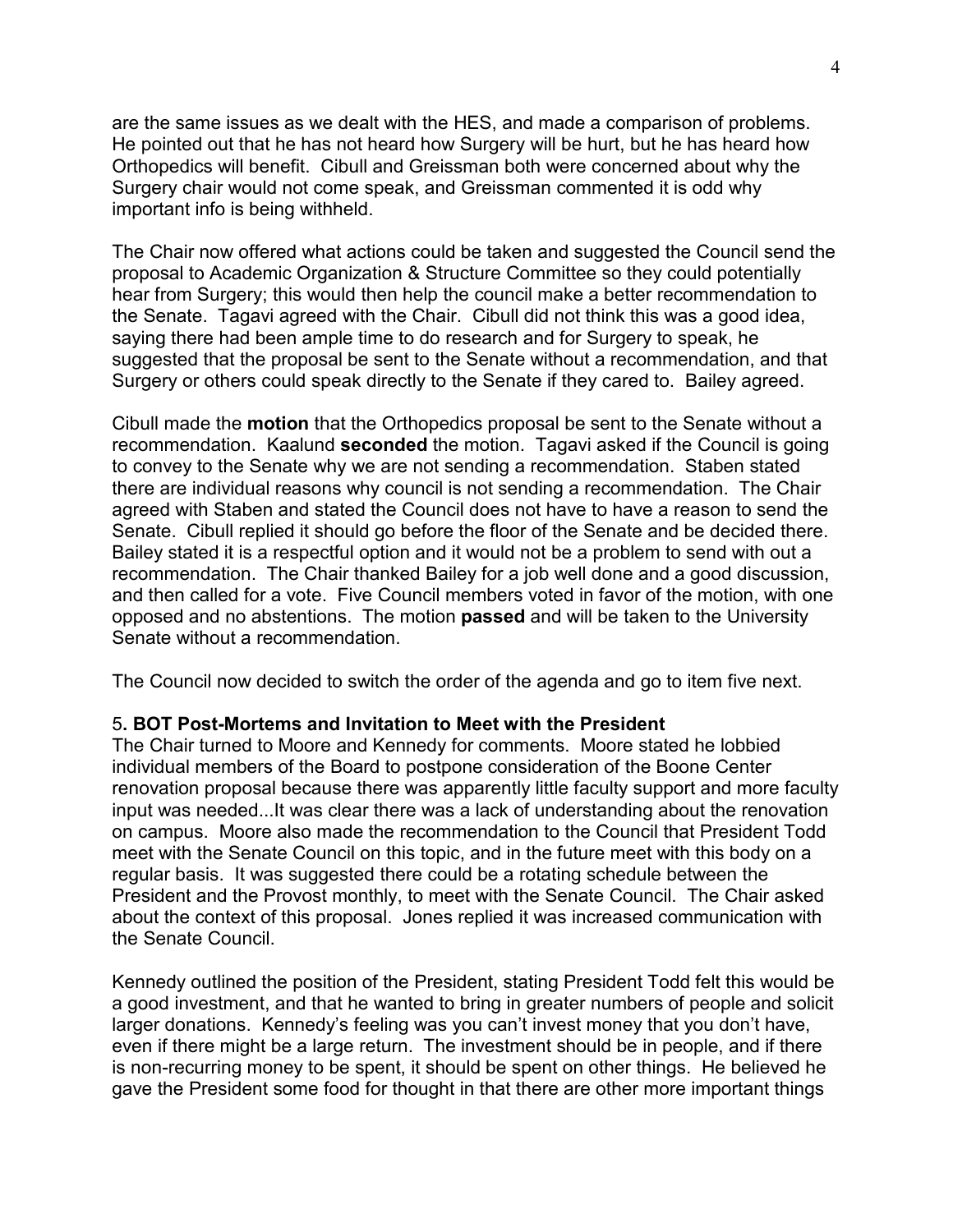to spend the money on, and he believed that the President is also aware of other responses, such as the ones in the newspaper recently.

Staben next asked if there was some authorization for this project that the President did not get. Kennedy stated he did get permission from Frankfort, and the President thought it was in the budget already. This project is a different situation because there is no state funding involved. Staben asked if the proposed renovation was in the six-year plan. Kennedy replied it was apparently not in the University's budget. Moore interjected that it would be very informative for this body to meet with President Todd. Moore relayed that he had been informed that one-half of the funding was already secured and rest had good prospects. Kennedy interjected that he saw this as a critical issue, and that it is the First Lady who is pushing for this project.

Debski made the point that she is not concerned how much money there is right now, but there needed to be strong justification for this project. Also, there needed to be some other potential use for this space besides for when large groups come in. Kennedy and Moore both pointed out that most faculty clubs lose money. Debski stated it is irrelevant to the justification that we presently spend money outside the University for catering as it does not mean such spending will necessarily stop once we have this renovated facility. Moore again stated this topic needed to be discussed with the President face to face.

Staben asked the council to consider what standards they are asking the President to adhere to, and that we don't demand other projects to put forth projections of what they need. The Chair surmised that this explanation of the project did not seem to pass muster and there was a "firestorm brewing" because of other decreases. Also, it could appear this project did not suggest real concern for the faculty or was really a faculty project, as it was being touted. Dembo stated the Senate Council did not want to tie the hands of the President, as Staben said, but the President is contradicting past actions and there is not as much data on this project as there has been for past projects.

Tagavi questioned why the council was even talking about this topic. He noted the Boone Center was already closed and renovations underway. He questioned if we can reverse this. He partially agreed with Staben's suggestion to give the President a chance, noting this is not an academic building, and the numbers should be examined. It sounded like a good idea to make more money in donations in the future. Kennedy relayed that he made the point to the President that the word *faculty* should be removed from the name of the center. He pointed out also that it was the President's job to look after this aspect of the University. Cibull believed there is reason to discuss this project more widely, that this could be an even bigger project, even seeking corporate partners in the venture. The Chair asked the council to come to a consensus, or motion, on an invitation to the President to come visit on this topic or to come regularly. Moore put forth the **motion** to have an informal breakfast meeting with the President. Kennedy **seconded** the motion. The motion **passed** without dissent.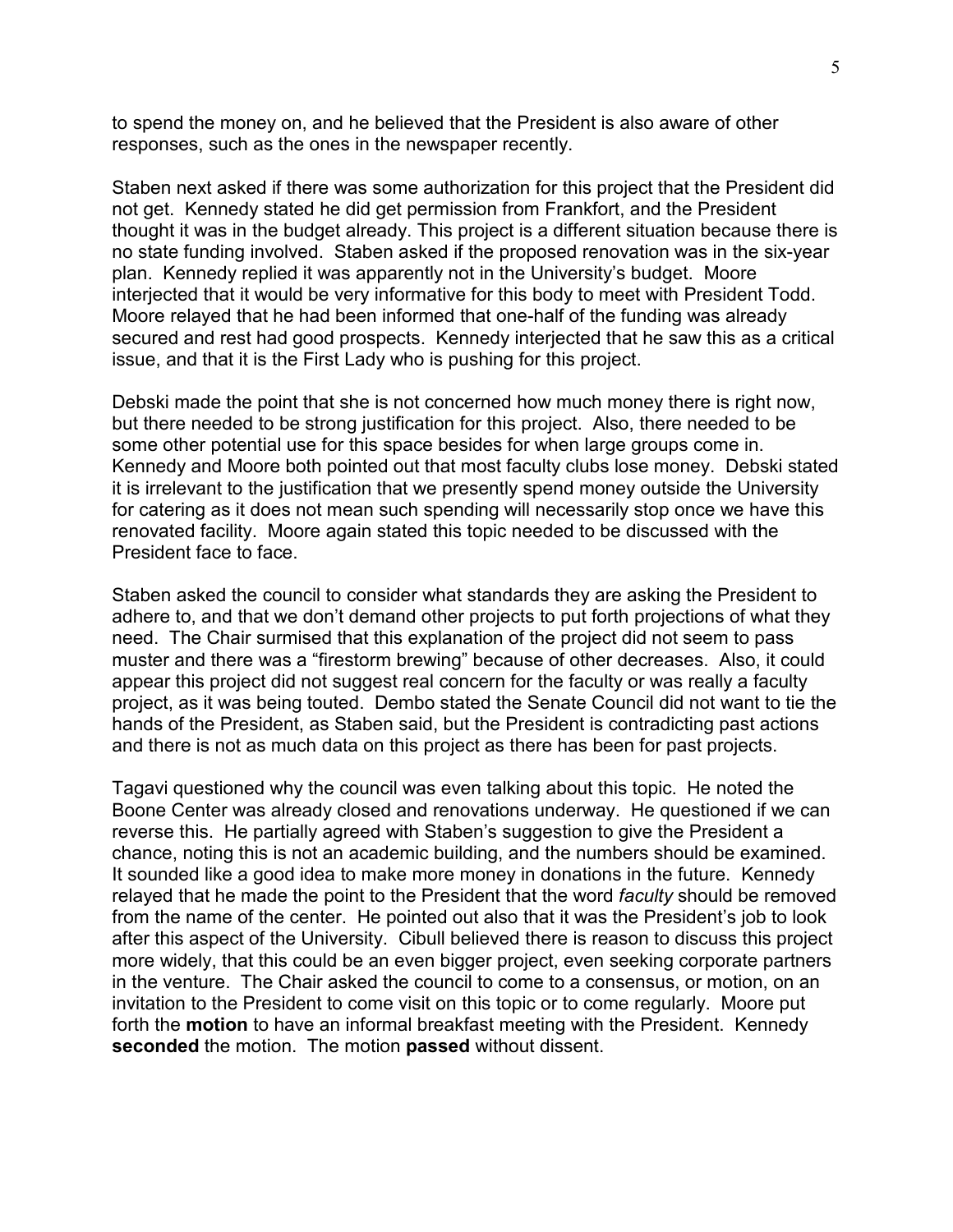### **4. Voluntary Faculty AR for Senate Council Review**

Jones briefly discussed the issue and made clarifications in the language of the document. Jones then made the **motion** to make changes as indicated. Tagavi noted that this was a very poorly written document, that the faculty does not have a choice and there is too much power taken away from the faculty. Also they do not have the chance to change what the rank that is being considered, and on number five he did not think that the Deans should communicate with the Board directly. Jones then tried to clarify those issues. Tagavi questioned if it meant in the last paragraph that the Provost has to approve a recommendation. Jones asked that the change be formally submitted so it does not have to go back through the process. More discussion was led by Tagavi of what the Council believed happened with faculty appointments. Tagavi agreed with the motion. Kaalund **seconded** the motion. The Chair made clear that the Council is acting on behalf of the Senate and they are approving the AR to be sent to the President. The motion **passed** without dissent.

#### **Other Business**

The Chair stated that the Council on Aug. 16 and the Senate on Sept. 13 voted for the proposal to rotate Deans for the chair position of the ACMC, but it had not made clear when this would come into effect. There was some discussion that it should be implemented on Oct. 1. The Chair reported that he discussed the issue with the Provost, and the Provost urged delay until some concerns were cleared up and there were sufficient staff available for the Deans. The Provost indicated that some Deans were not knowledgeable enough at this time or able staff-wise to take over the position right now. The Provost also did not see the issue of staff support as fiscally feasible. The Chair would like to see the present chair of the ACMC continue until January 2005 to allow time to work out the difficulties.

Cibull asked if he meant the dean or the designate. Bailey stated the designate could take over the position in January. The Chair stated he believed this would give time to implement or modify this action and perhaps secure the appropriate resources. Tagavi stated he believed by not saying when the proposal goes into effect that it implies it would go into effect immediately. Tagavi believed it should go into effect no later than January 1, 2005. Moore discussed the possibility of the designate declining, and stated it would go to the next person. The Chair did not want to get into a situation in which the deans could decline over and over again.

Tagavi stated that this proposal was a poor decision. Staben stated that this was not a decision that was going to work. Dembo did not see it as such a big deal to enact. Cibull stated that yes, it was a hasty decision and that this body did not have the power to make a person take the position. Debski reported that Watt appears upset with the Council because of the lack of communication with him or with any of the Deans. The mistake was no communication to Watt.

The Chair noted that this issue was caught up in emotion and that there was a paper trail from when Dave Watt was selected through when the actions that were taken. He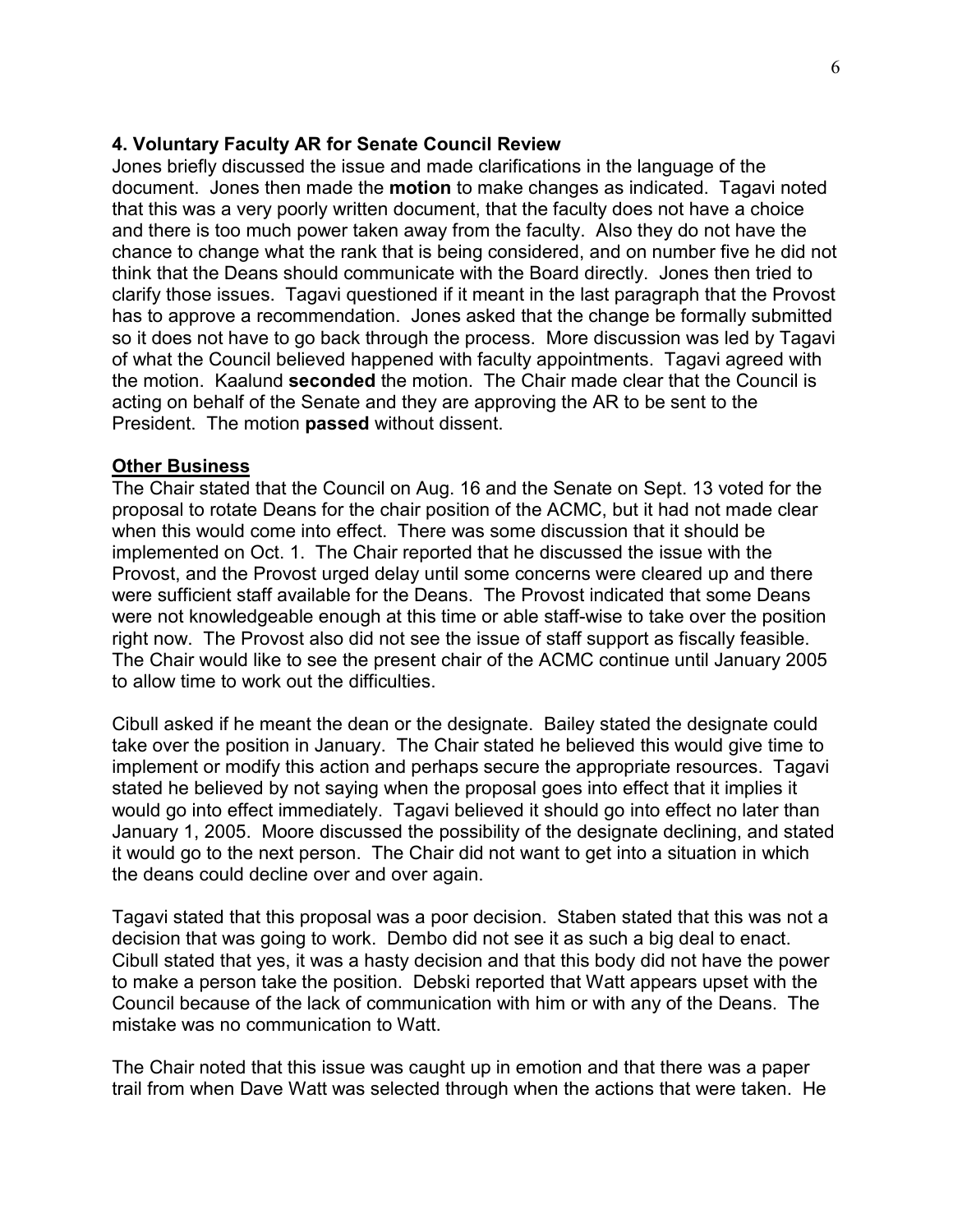also pointed out that communication of the action's rationale was made to Watt. Despite this, there had still been ill will about the decision. The Chair just wanted to get a sense of when this policy should take effect.

Cibull stated the need to invite parties involved with the Council and not to make a unilateral decision on this issue. The Chair again urged the Council to make a decision on the topic at hand. Tagavi did not believe that the action could be stopped and it was immediate. Staben agreed with Tagavi, but asked what we can do and gave some past insight. Debski pointed out that it was confusing to try to determine the best governance mechanism, particularly in light of diminished resources. Debski believed the council should begin to repair some of this and invite Dave Watt to a Council meeting to get him on board with all of this,. Tagavi suggested a general date of Spring 2005.

Cibull recommended that the council admit its mistake, that there was no way this can work by the proposed date. He stated we need to admit this and take the blame that the Council for trying to push this proposal through too soon. He concluded that we need to start fresh. Dembo pointed out that Dentistry is under a crunch with an upcoming accreditation visit and that may attribute to why they wanted a delay in the start date. The Chair asked the Council to trust him to convey the message to the appropriate people.

The Chair mentioned also that he will put off the issue of the LCC liaison to the Council and send out another request.

The last business the Chair brought up was the role of grants in the promotion and tenure process. Jones mentioned that there is a continuing problem with this issue across the University and that he had communicated with the Provost to encourage him to clarify to the appropriate parties what the regulations really require. That is, there appears to be pervasive confusion about whether or not obtaining grants is itself a criterion, or whether or not it counts as evidence of a candidate's research**,** and whether or not obtaining grants can be considered a requirement or condition of promotion and tenure. As an example of this confusion, the council discussed the College of Medicine faculty performance evaluation form, and it was noted that on the form the word "publications" had been completely removed from the box headed as "research" and extramural funding was substituted in that box as the only activity of research. The Council thought that this designation would be confusing to the faculty and inconsistent with standing Administrative Regulations. Regarding the Provost's stance on this university-wide issue, Bailey recounted the direction given by the Provost to the Area Committees at a meeting Bailey attended as an Area Committee member**.** There, Bailey stated, the Provost made it clear success in obtaining grants is not a criterion for *"*Research**,"** in evaluations for promotion and tenure, though grant getting could be considered in an overall evaluation.

The Chair stated that he had discussed this issue with the Provost at a recent informal meeting, and reported the Provost affirmed to him personally what he stated explicitly at